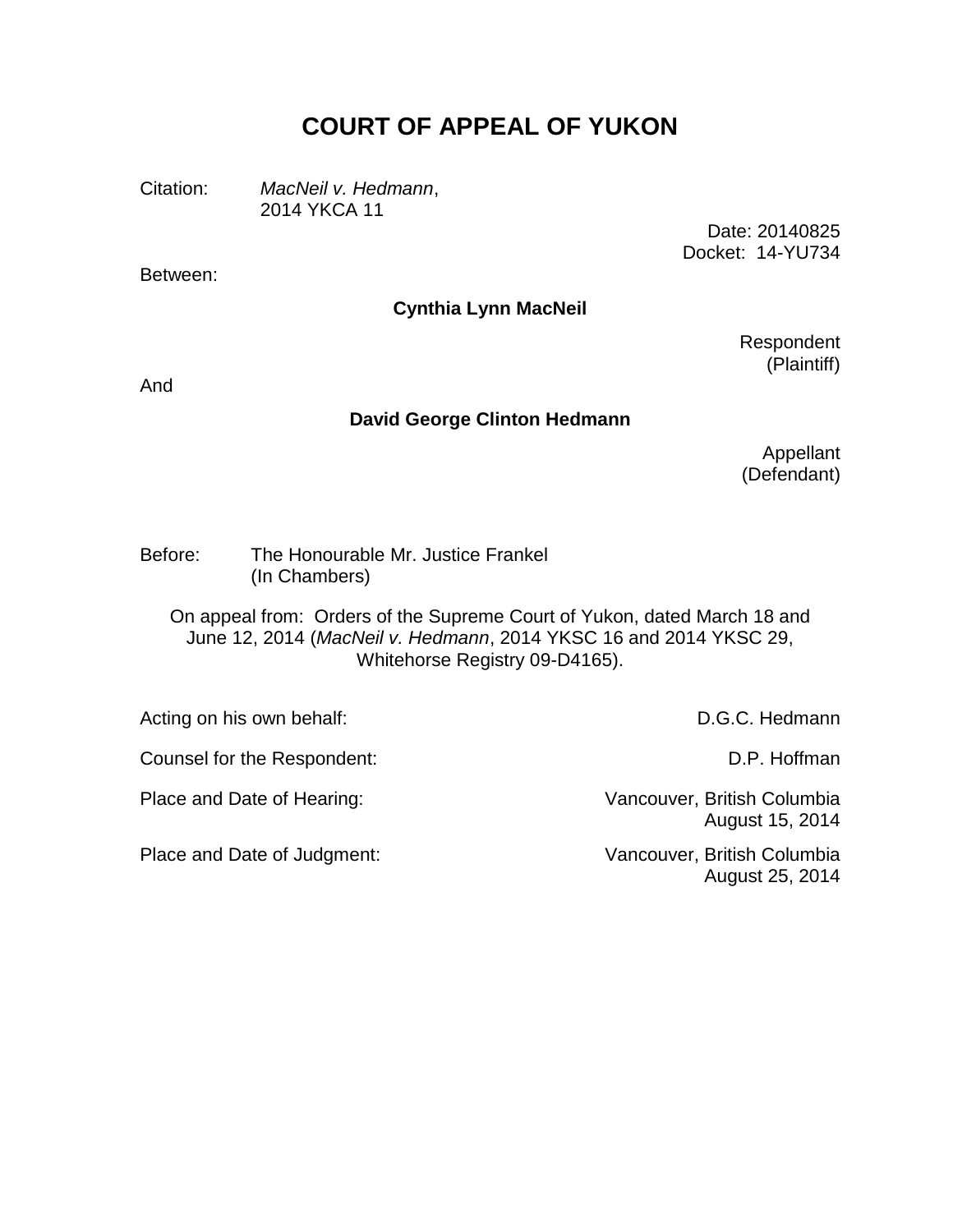# *Summary:*

*Partial stay of execution granted pending appeal.*

# **Reasons for Judgment of the Honourable Mr. Justice Frankel:**

#### **Introduction**

[1] David George Clinton Hedmann applies for an order staying the execution of two formal judgments against him pending the determination of his appeal. Those judgments were made in litigation between Mr. Hedmann and his former spouse, Cynthia Lynn MacNeil. The first judgment deals with the division of matrimonial property; the second deals with costs. The reasons for those judgments are indexed, respectively, as 2014 YKSC 16 and 2014 YKSC 29.

[2] For the reasons that follow, I would grant a partial stay of the judgments under appeal.

### **Factual Background**

[3] The trial of this matter lasted approximately three weeks. It was a second trial, as the order made at the first trial was set aside on appeal: *Hedmann v. MacNeil*, 2012 YKCA 11.

[4] A contentious issue at the trial was which of three marriage contracts—the first being a pre-nuptial agreement—governed the disposition of property between the parties. The trial judge resolved that issue in a manner favourable to Ms. MacNeil, holding the second agreement to be the operative one. He found the third agreement invalid based on Mr. Hedmann having pressured Ms. MacNeil into signing it.

[5] The trial judge held that two residential properties in Whitehorse registered to Ms. MacNeil belonged solely to her and ordered the removal of any caveat or certificate of pending litigation registered against them by Mr. Hedmann. He dismissed Mr. Hedmann's claim to an interest in a sole proprietorship operated by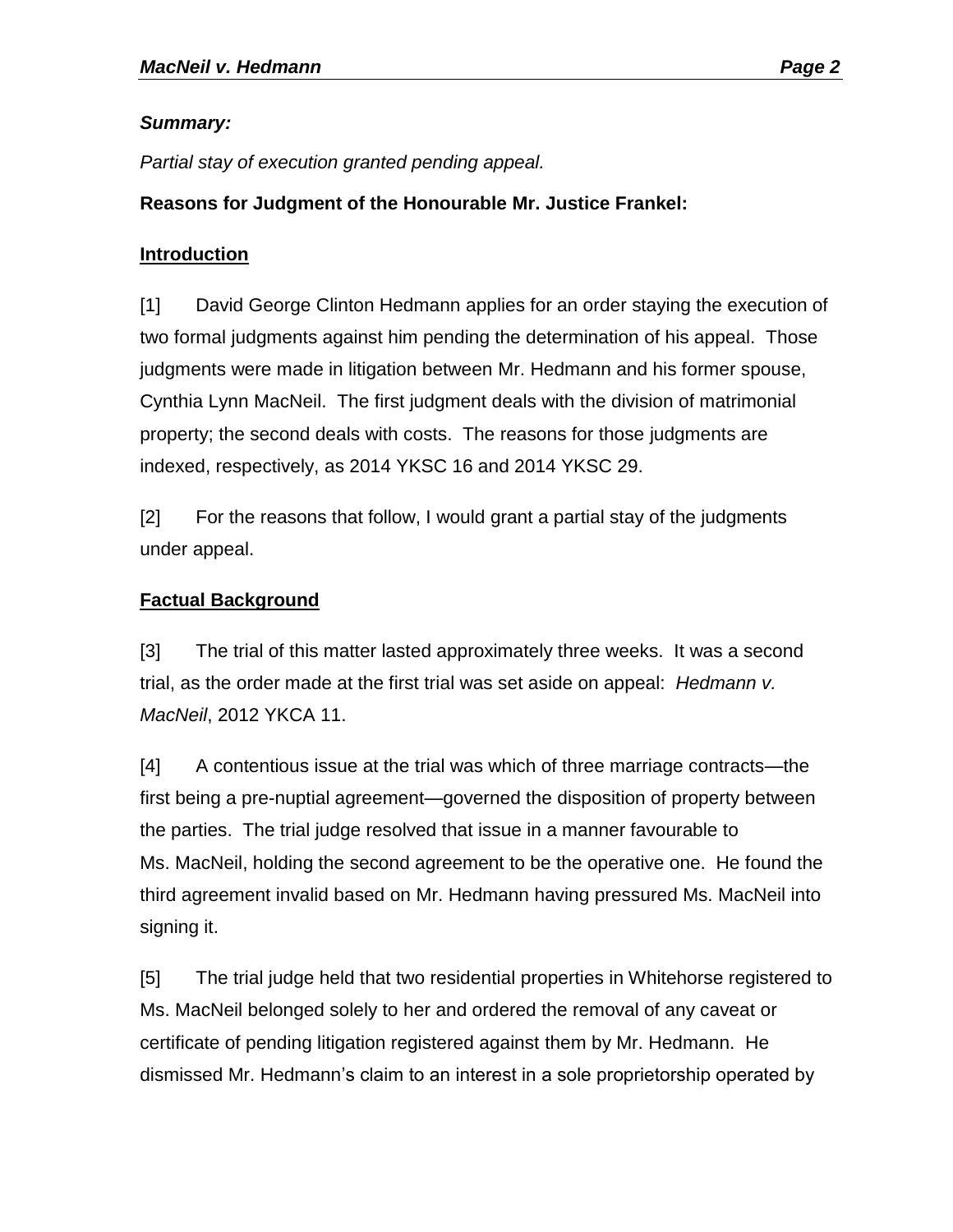Ms. MacNeil. In addition, the judge dismissed numerous other claims advanced by Mr. Hedmann for the first time in his written submissions.

[6] The trial judge found Mr. Hedmann responsible for one half of certain debts owing by Ms. MacNeil. Those items are dealt with as follows in the formal order:

- 9. David Hedmann shall make payment to Cynthia MacNeil in the amount of \$8,993.83 for his 50% share of the debt outstanding on Cynthia MacNeil's CIBC Visa on June 25, 2009 ("Separation"). David Hedmann shall pay post judgment interest to Cynthia MacNeil at 19.5%, which is the rate charged by CIBC Visa.
- 10. David Hedmann shall make payment to Cynthia MacNeil in the amount of \$20,576.69 for his 50% share of the debt outstanding on the CIBC Line of Credit debt at Separation. David Hedmann shall pay post judgment interest to Cynthia MacNeil at 4.75% which is the rate charged by CIBC on outstanding balances incurred on the Line of Credit.

[7] With respect to costs, the trial judge awarded Ms. McNeil costs on Scale C ("for matters of more than ordinary difficulty"). In addition, he applied a multiplier of 1.5 to one third of the units claimed in her bill of costs; the total costs awarded being \$60,690.00. As well, during the course of the trial, the judge made three other costs orders against Mr. Hedmann totalling \$1,325.00. Those amounts have not been paid.

[8] The following grounds of appeal are set out in Mr. Hedmann's "Amended Amended Notice of Appeal":

- 1. The trial judge erred in his statements of fact in his reasons for judgment.
- 2. The trial judge did not allow the Defendant to secure legal representation for a trial originally set down for five days but ended only after 14 days.
- 3. The trial judge erred in application of law in his reasons for judgment.
- 4. The trial judge erred in his arithmetic calculations.
- 5. That the findings of fact were entirely unreasonable to make on the evidence.
- 6. The reasons for judgment omitted many of the facts essential to the case and important to the Defendant.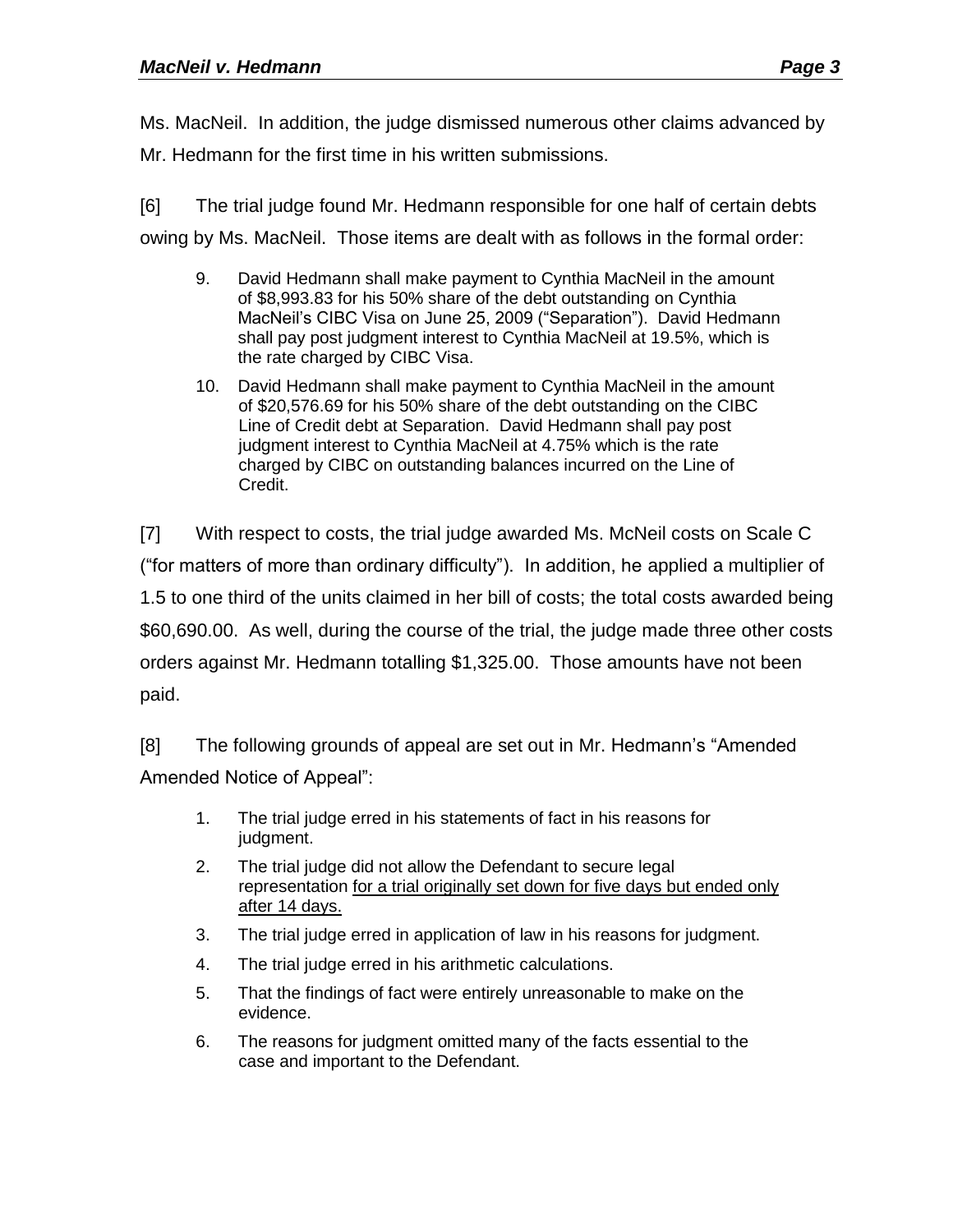7. Other reasons as will be disclosed by the Defendant. [Emphasis in original.]

[9] Mr. Hedmann has not yet filed his factum. On July 21, 2014, a judge of this Court extended the time for the filing of that factum to August 22, 2014. Contemporaneous with seeking a stay of execution, Mr. Hedmann applied to have that time further extended to September 29, 2014. That extension was sought because, according to the affidavit filed by Mr. Hedmann on that motion, it was not until August 1, 2014, that he discovered 72 pages of his cross-examination for Ms. MacNeil were missing from the electronic version of the trial transcript. He further deposed that: (a) those pages were missing from the electronic transcript which he sent on May 7, 2014 to the lawyer who is writing his factum; (b) he obtained a complete electronic transcript on August 6, 2014, and immediately emailed it to his lawyer; and (c) his lawyer is now unable to complete the factum until September 29, 2014. There is no affidavit from the lawyer.

[10] Mr. Hedmann has been in possession of the electronic transcript since at least May 7, 2014. On the hearing of his motion to extend time, he stated he has long had a complete hardcopy of the transcript, i.e., one containing the 72 pages. He was unable to provide an adequate explanation as to why he only recently noticed the electronic transcript was missing evidence he says is "vital" to his appeal.

[11] Because Mr. Hedmann was unable to provide an adequate explanation for why he only recently noticed the electronic transcript was incomplete, or why his lawyer now needs another month to complete the factum, I declined to extend the time for the filing of his factum until September 29, 2014. However, with a view to keeping this appeal on track to be heard when the Court sits in Whitehorse during the week of November 17, 2014, I granted Mr. Hedmann an extension to September 5, 2014. I also set dates for the filing of Ms. MacNeil's factum and any reply factum Mr. Hedmann may wish to file.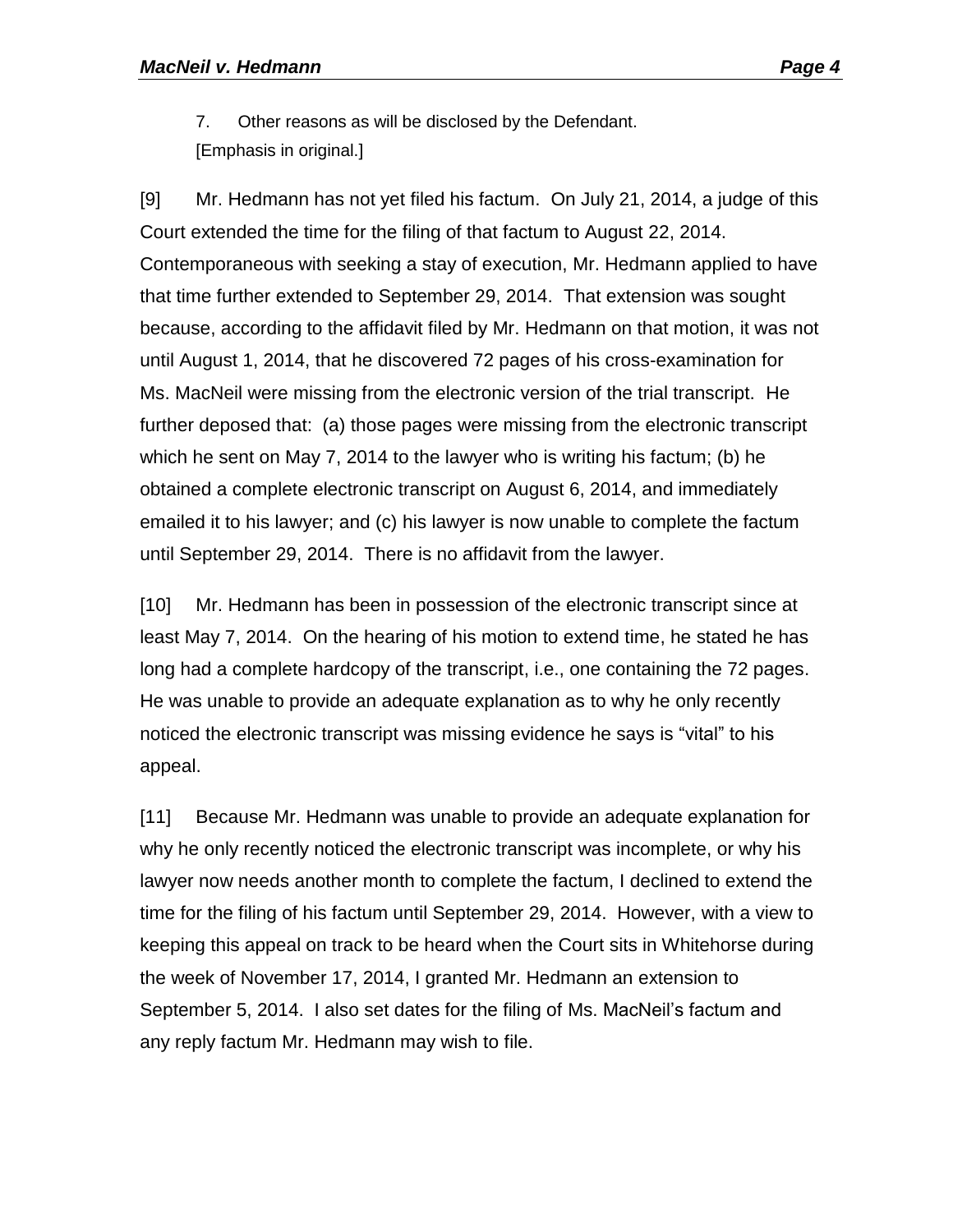irreparable harm. She says that, as the successful party, she is entitled to the fruits of that success.

# **Analysis**

[13] The factors to be considered on an application to stay the execution of a judgment are discussed in *Bea v. The Owners, Strata Plan LMS 2138*, 2010 BCCA 463 at para. 19, 94 C.P.C. (6th) 117, wherein Madam Justice Smith quoted with approval the following from the reasons of Mr. Justice Legg in *Roe v. McNeil* (1994), 49 B.C.A.C. 247 (Chambers):

- [6] The relevant factors to consider on whether to grant a stay are these:
	- 1. A successful plaintiff is entitled to the fruits of his judgment. He should not be deprived of them unless the interests of justice require that they be withheld from him until the defendant's appeal is decided (*Voth Bros. Construction (1974) Ltd. v. National Bank* (1987), 12 B.C.L.R. (2d) 44).
	- 2. The court's power to grant a stay is discretionary and should be exercised only where it is necessary to preserve the subject matter of the litigation or to prevent irremedial damage or where there are other special circumstances (*Contact Airways Ltd. v. DeHavilland of Aircraft of Canada Ltd*. (1982), 42 B.C.L.R. 141 at 142).
	- 3. In the exercise of its discretion the court may weigh the interests of the parties, the balance of convenience and any prejudice that may arise and grant the stay on terms it considers appropriate (*Rogers Foods (1982) Ltd. v. Federal Business Development Bank* (1984), 57 B.C.L.R. 344 at 347).
	- 4. A first step to consider on a motion for a stay is to determine whether an appeal is without merit or has no reasonable prospect of success (*Rogers* at 347 and *Mikado Resources Ltd. v. Dragoon Resources Ltd.* (1990), 46 B.C.L.R. (2d) 354 at 357.

See also: *Whitehorse (City) v. Darragh*, 2008 YKCA 19 at para. 18 (Chambers), 264 B.C.A.C. 139; *Gill v. Darbar*, 2003 BCCA 3 at para. 7 (Chambers).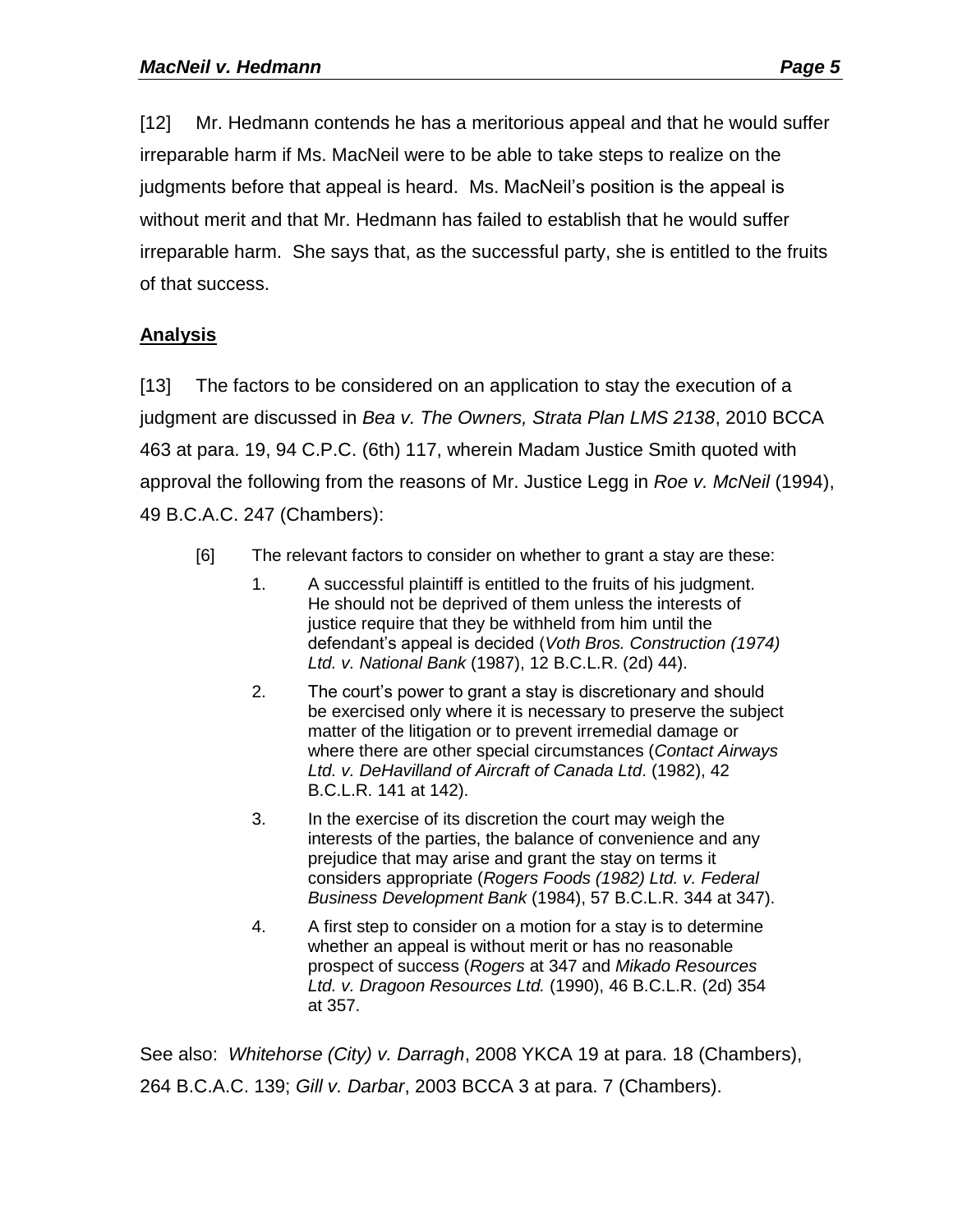[14] The threshold for determining whether an appeal has merit is "a low one", as a court must be satisfied only that the issues being raised on appeal are neither frivolous nor vexatious; "[a] prolonged examination of the merits is generally neither necessary nor desirable": *RJR – MacDonald Inc. v. Canada (Attorney General)*, [1994] 1 S.C.R. 311 at 337-338.

[15] In the affidavit he filed in support of this application, Mr. Hedmann sets out six grounds of appeal with respect to division of property issues. The majority of those grounds challenge findings of credibility and findings of fact made by the trial judge. With respect to the costs order, Mr. Hedmann alleges a number of errors, including "possible bias" by the trial judge.

[16] Although I am unable to say that Mr. Hedmann's grounds are totally devoid of merit, at best his appeal is a weak one. To a large extent, it appears that he will seek to have this Court retry the matter and substitute its view of the evidence for that of the trial judge.

[17] Turning to irreparable harm, "'irreparable' refers to the nature of the harm suffered rather than its magnitude. It is harm which either cannot be quantified in monetary terms or which cannot be cured, usually because one party cannot collect damages from the other": *RJR – MacDonald Inc.* at 341.

[18] In his affidavit, Mr. Hedmann states he will suffer irreparable harm because he will have to sell his home to satisfy the judgments against him. He deposes that he runs two home-based businesses and that selling his home would result in a substantial loss of income and could possibly render him insolvent.

[19] My difficulty with Mr. Hedmann's assertions with respect to irreparable harm is that they are entirely conclusory. He has provided no information with respect to such matters as: (a) his current assets and liabilities; (b) his equity in his home; and (c) why he cannot, through a mortgage or loan, obtain funds with which to pay all or part of what he owes on the judgments. In addition, he has not satisfied me he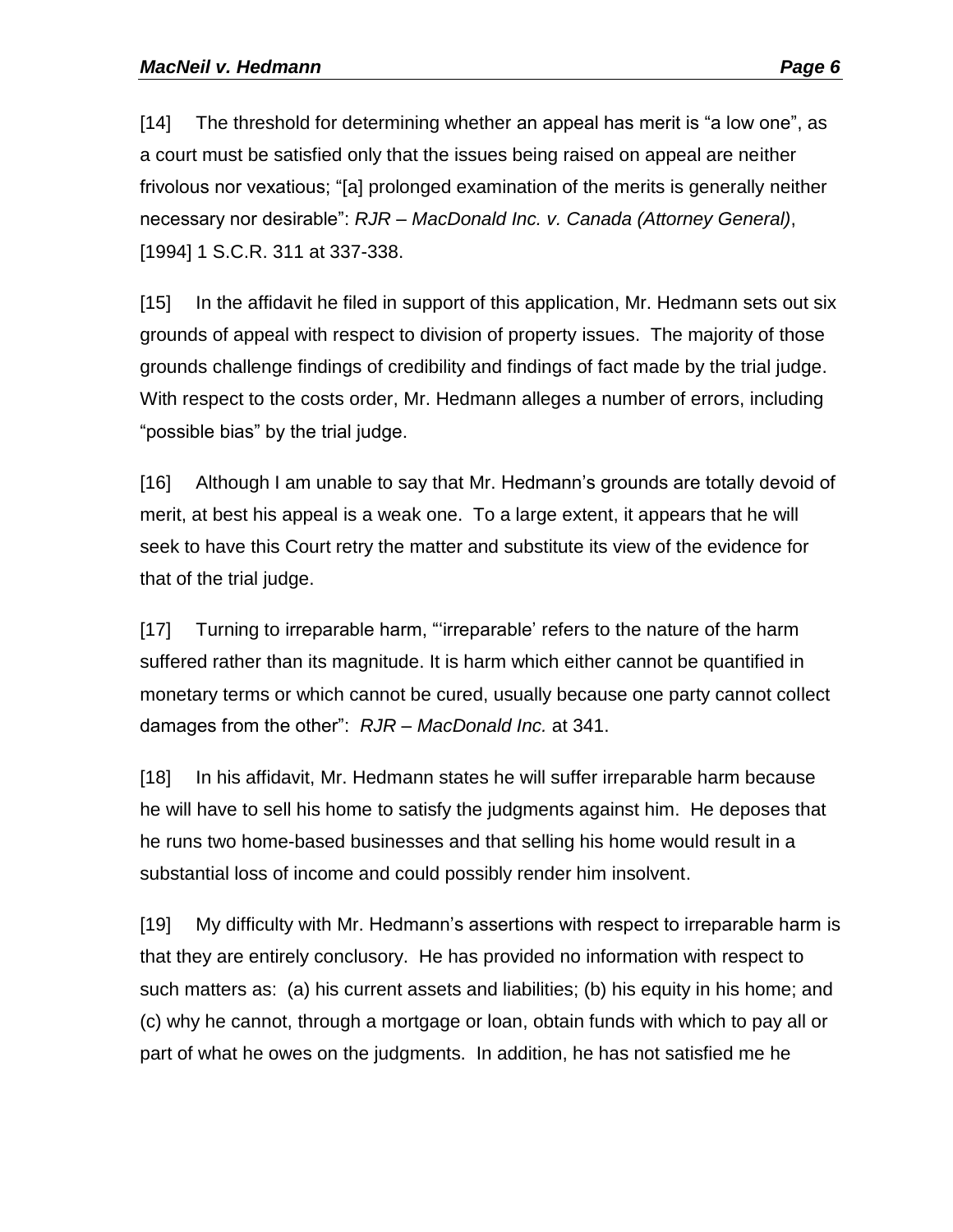would be unable to recover any monies paid to Ms. MacNeil, should he succeed on the appeal.

[20] In her affidavit, Ms. MacNeil states that to this point she has incurred over \$80,000.00 in legal fees and without payment of the judgments she will have to sell one of her properties to pay those fees and to finance this appeal. She says that if she is unable to pay those fees she may find herself without counsel for the appeal. She also states she expects Mr. Hedmann will continue to file motions which will cause her to incur additional legal expenses.

[21] This brings me to the balance of convenience. In that regard, the following from *RJR – MacDonald* at 342 is germane:

The third test to be applied in an application for interlocutory relief was described by Beetz J. in [*Manitoba (Attorney General) v. Metropolitan Stores (MTS) Ltd.*] [1987] 1 S.C.R. 110] at p. 129 as: "a determination of which of the two parties will suffer the greater harm from the granting or refusal of an interlocutory injunction, pending a decision on the merits".

[22] Having regard to all of the circumstances, Mr. Hedmann has failed to satisfy me that Ms. MacNeil should be denied all of the fruits of her judgments. His appeal appears to be weak and the evidence he has presented to support his assertion that he will suffer irreparable harm is far from compelling. Indeed, it appears to me that the greater harm will be suffered by Ms. MacNeil if a stay is granted.

[23] Having said that, I am mindful of the fact that this appeal can be heard by mid-November if Mr. Hedmann files his factum by September 5, 2014. In light of that, I consider a partial stay appropriate.

[24] I, therefore, make the following order:

Execution of the judgments made in this action on March 18, 2014 and June 12, 2014 are stayed subject to the following conditions.

# **Conditions**

1. Mr. Hedmann shall file and serve his appellant's factum on or before September 5, 2014.